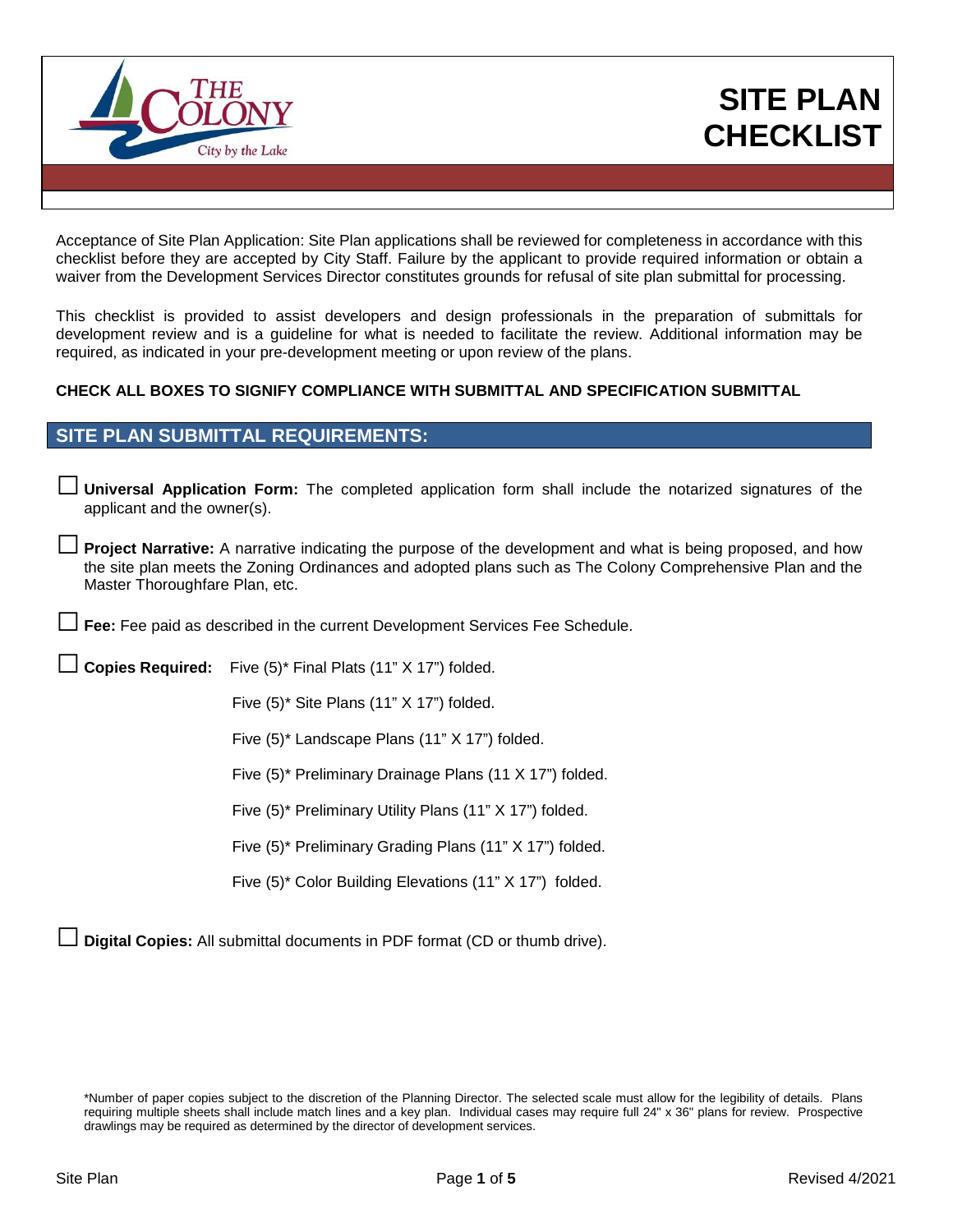#### **GENERAL SITE PLAN SPECIFICATIONS:**

| □ Legibility: Each plan shall be drawn at a scale at which all details of the drawing are legible after the drawing has<br>been reduced to an 11" X 17" format. |
|-----------------------------------------------------------------------------------------------------------------------------------------------------------------|
|-----------------------------------------------------------------------------------------------------------------------------------------------------------------|

□ **Use of Land and Buildings:** The proposed land use shall be in compliance with the land use regulations as outlined in Section 10-100 of the Zoning Ordinance, Schedule of Uses.

□ **Drawn to Scale:** The scale of the drawing shall be in a scale that shows all the elements in sufficient detail so that staff and decision-making bodies may conduct a thorough review.

□ **Notation of the Scale:** Engineering scale required.

Legend: The legend shall include an explanation for all graphic symbols on the plans.

□ **Bar or Graphic Scale and Directional, North Arrow:** The north arrow shall be oriented either to the top or the right of the pages. Include Bar or graphic scale and directional with north arrow.

□ **Date:** The plans shall include the date of the initial preparation and the date of any subsequent revisions.

Project Number: Following the submittal of the site plan, a unique project number will be generated by City Staff. All subsequent revisions shall have this number clearly visible on all plan sheets in all subsequent title blocks.

### **SITE PLAN SPECIFICATIONS:**

□ Title Block: A title block including the following information shall be included on each page:

- Name and project number of the proposed project.
- Type of Plan: "Site Plan," "Landscape Plan," or "Building Elevations"
- Legal description (whether County Abstract or platted lot) of the subject property. Name, address, telephone number and email of the property owner.
- Name, company, company address, telephone number and email of the engineer and/or architect who prepared the applicable plan.

**Signature Block:** The Site Plan shall include the following signature block:

| Approved by the City Council on the | day of | 20 |
|-------------------------------------|--------|----|
| <b>Planning Director</b>            |        |    |

□ **General Requirements:** Scale drawing showing all public and/or private streets, building sites, lots and block numbers, areas proposed for dedication (whether right-of-way, easements or private common areas), parks, parkways, walls, fences, fire lanes, points of ingress and egress, and specific areas proposed for each land use.

□ **Zoning District Boundaries:** All zoning districts, current uses and owners of each tract adjacent to the project site shall be labeled on the site plan. If the adjacent zoning district is a Planned Development (PD), the existing use shall also be shown (examples: PD 11 – Retail Uses or PD 14 – Residential Uses).

٦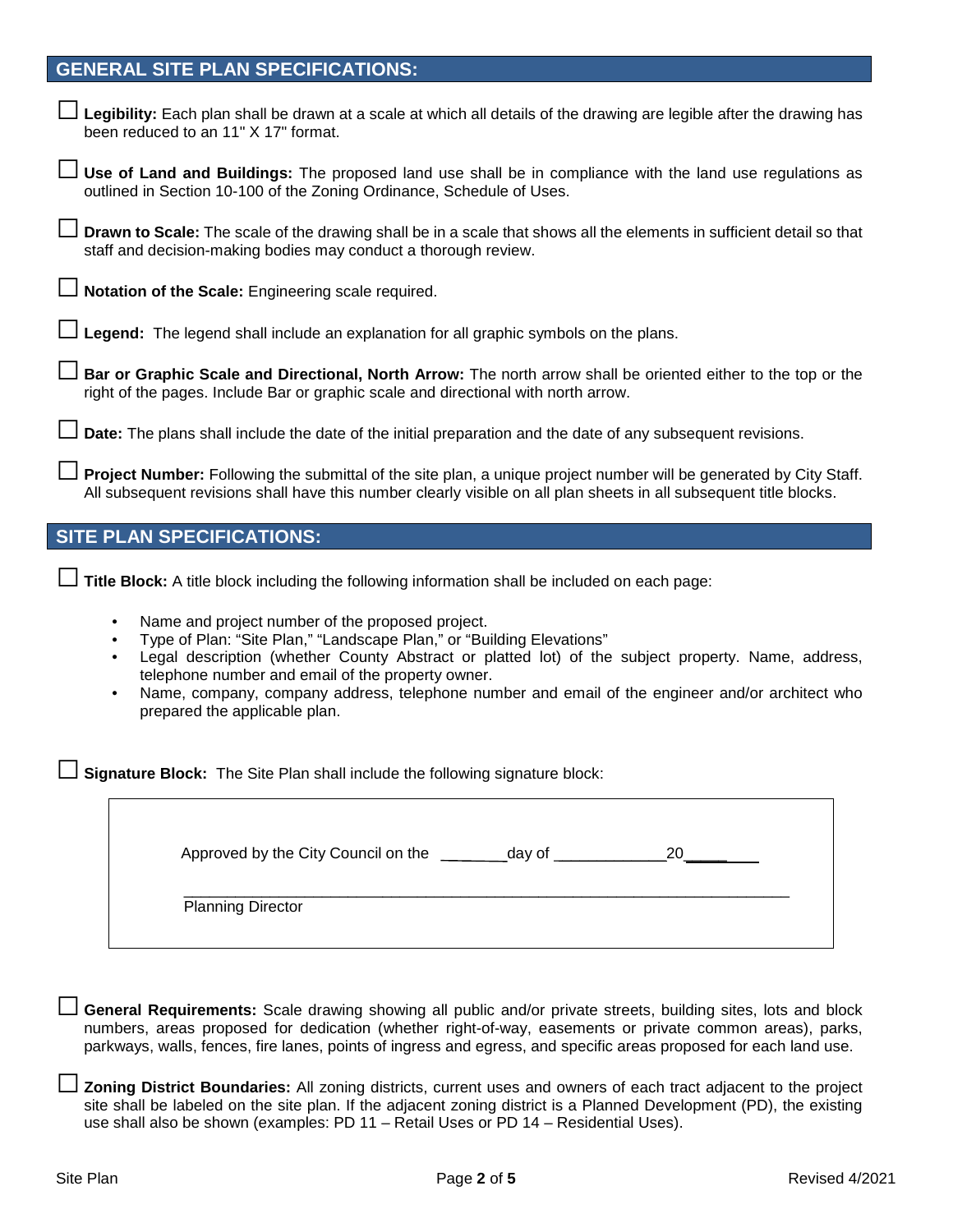| Subdivision Boundaries: Include the names and phase numbers of any adjacent subdivisions and land use.                                                                                                                                                                                                                                                                                                                                                                                                                                       |
|----------------------------------------------------------------------------------------------------------------------------------------------------------------------------------------------------------------------------------------------------------------------------------------------------------------------------------------------------------------------------------------------------------------------------------------------------------------------------------------------------------------------------------------------|
| Structures: The location of all existing buildings and/or structures that are to remain on the lot, as well as the<br>proposed buildings and/or structures. All entrances to buildings shall be shown.                                                                                                                                                                                                                                                                                                                                       |
| Size and Bulk: The building size (total square footage, length and width), height, number of stories, floor-area<br>ratio (FAR) and total square footage of each use (such as office and retail) shall be detailed in a Site Data Table.                                                                                                                                                                                                                                                                                                     |
| Lot Size and Density: The total acreage and dimensions of the project lot(s) shall be clearly labeled and the<br>proposed use shall comply with the City density requirements, as outlined in Section 11, Area Regulations, of the<br>Zoning Ordinance.                                                                                                                                                                                                                                                                                      |
| <b>Easements:</b> All existing and proposed easements and their sizes are to be shown on the site plan (filing<br>information not required on site plan for proposed easement).                                                                                                                                                                                                                                                                                                                                                              |
| Building Setback Lines: All building setback lines shall be shown on the site plan, as described in Section 11 of<br>the Zoning Ordinance.                                                                                                                                                                                                                                                                                                                                                                                                   |
| Parking Standards and Layout: All parking spaces shall be dimensioned and provided in accordance with the<br>standards of Section 13 of the Zoning Ordinance. Parking calculations shall be shown in a table format that includes<br>the standard applied, number of spaces required and number of spaces provided, including handicapped<br>accessible spaces. The dimensions of a typical parking space shall be indicated on the site plan.                                                                                               |
| Stacking and Escape Lanes: When applicable, the location, lane width and number of vehicles that can be<br>accommodated in the drive-thru lane and stacking lanes, as well as the location of the order boards.                                                                                                                                                                                                                                                                                                                              |
| Loading Standards and Layout: All loading spaces shall be dimensioned and provided in accordance with the<br>standards of Section 14 of the Zoning Ordinance. Loading space calculations shall be shown in a table format that<br>includes the standard applied, the number of spaces required and the number of spaces provided.                                                                                                                                                                                                            |
| Screening: The location and type of all existing and proposed screening, including screening of the proposed use<br>from adjacent properties, screening of mechanical equipment, screening of sanitation containers, parking areas,<br>bay doors and vehicles awaiting repair shall be shown. The height, materials and color of solid wall screening shall<br>be included. If a vegetative screen is proposed, the spacing, height at the time of planting, and height at the time<br>of maturity shall be detailed in the Site Data Table. |
| Dumpster Location and Screening: All sites are encouraged to provide space for both trash and recycling<br>receptacles. Dumpster location shall have forty (40) feet of clear backing space for maneuverability. Trash and<br>recycling receptacles that are located within the Gateway Overlay District are required to be screened, in<br>conformance with Section 10A-1300(a)(1).                                                                                                                                                         |
| <b>Building Proximity:</b> The distance to adjacent structures shall be shown on the site plan to ensure proper fire<br>rating of exterior walls and zoning district setbacks.                                                                                                                                                                                                                                                                                                                                                               |
| Lighting: Any exterior lighting shall be indicated on the site plan, shall include the height of the proposed light<br>standards and conform to Section 17-107(A), External Lighting, of the Zoning Ordinance.                                                                                                                                                                                                                                                                                                                               |
| Street and Thoroughfare Design: The proposed street and thoroughfare design shall conform to the criteria in<br>the Engineering Design Manual and the Master Thoroughfare Plan.                                                                                                                                                                                                                                                                                                                                                              |
| Driveways: The throat depth, width radii of proposed entrance(s) to the subject property shall be shown.<br>Dimension the distance between drives, measured curb to curb.                                                                                                                                                                                                                                                                                                                                                                    |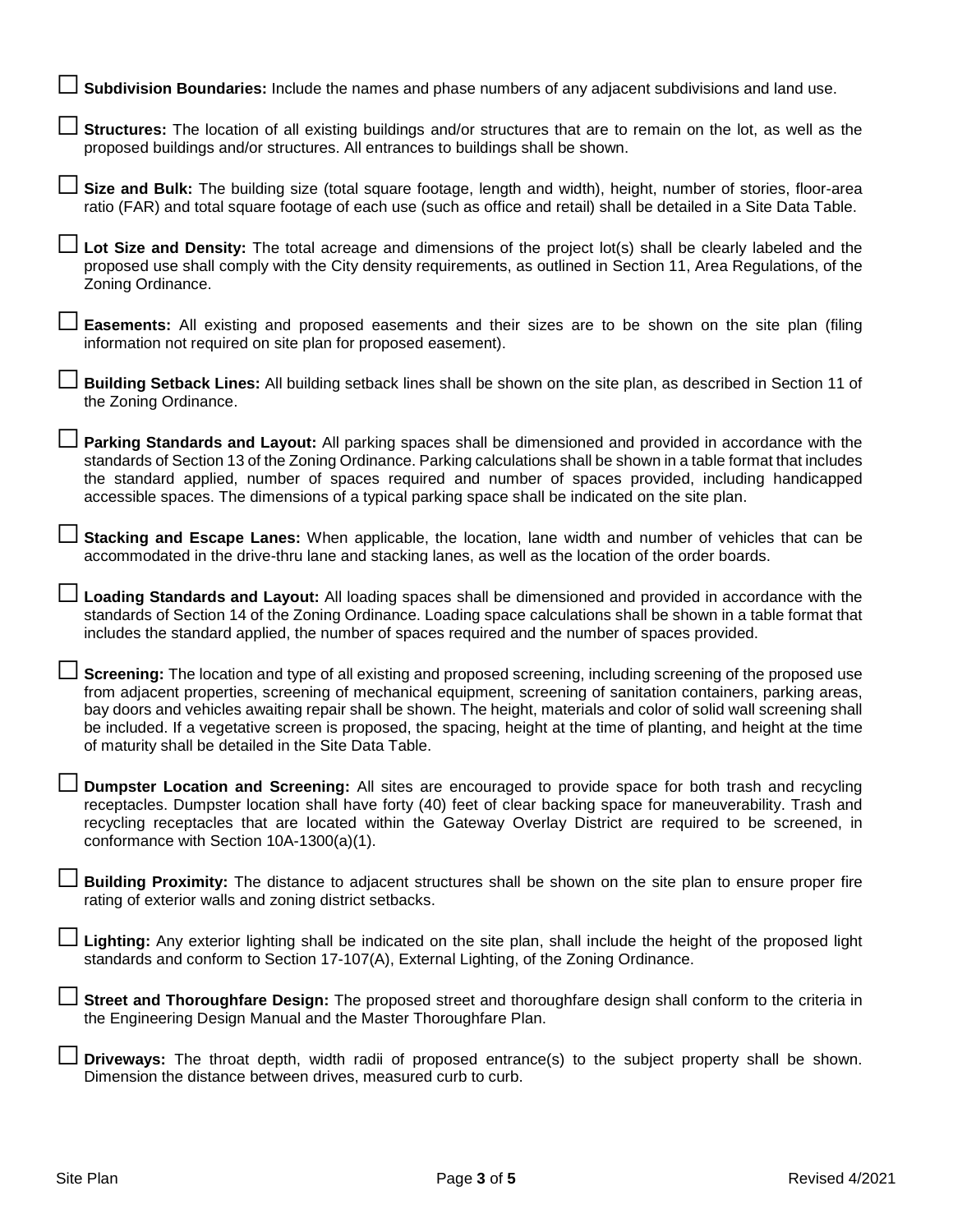Streets: All public and/or private rights-of-way (including alleys) within 300 feet of the subject property shall be shown on the site plan. The widths of each shall be labeled. If a right-of-way has a variable width, indicate the width in a minimum of three (3) places along the roadway. Show all applicable corner clips, visibility triangles, medians, turn channels, and drainage inlets."

□ **Sidewalks:** The location and width of sidewalks shall be included. If the location of the sidewalk meanders into the subject property, include a pedestrian access easement on the associated plat and notate and reflect the proposed location within the site plan. Include appropriate designations for accessibility according to the Americans with Disabilities Act (ADA) at each location where a sidewalk crosses a drive.

**Fire Lanes:** All existing and proposed fire lanes shall be shown on the site plan with shading. Fire lane paving specifications are to be noted on the site plan and are to be in accordance with the Code of Ordinances.

□ **Fire Sprinklers:** Where the Adopted International Codes apply, the proposed building shall have fire sprinklers. A note on the site plan shall indicate if the building is to be sprinkled.

#### **LANDSCAPE PLAN:**

□ **General Landscaping Requirements:** Landscaping is proposed in conformance with Section 17A of the Zoning Ordinance or the governing Planned Development regulations, if applicable. Landscape Summary worksheets with all calculations complete shall be included with the application packet.

Gateway Overlay Landscaping Requirements: If the project is within the Gateway Overlay, proposed is designed with 10A-700 for general standards of landscaping, including the required street buffer widths, plant selection, number of plants required, installation and maintenance and adherence to the Landscape Amenity Point system.

□ **Corner and Triangle Visibility:** Corner visibility designed compliance to Section 17A-400 in reference to materials, trees, shrubs, and other landscaping feature heights. Triangle visibility of an intersection must comply with Section 18-605.

□ **Tree Survey:** If the subject property has existing trees on the tract greater than ten (10) inches in caliper, a separate tree survey shall be submitted along with the landscape plan. A tree mitigation plan shall be submitted in accordance with the requirements of Section 17B, Tree Preservation, of the Zoning Ordinance.

□ **Tree and Shrub Selection:** All proposed trees, shrubs, flowers or ornamental grasses, and grass cover shall be selected from Section 17A-1100, Recommended Plant List, of the Zoning Ordinance (or, if within the Gateway Overlay, from Section 10A-800).

Landscape Buffer and Street Yard Calculation: Street yard is defined as the area between the right-of-way and the front façade of the structure (see Section 17A-200 for the definition for multiple structures on a lot). The street yard shall be shown on the landscape plan. A minimum of twenty percent (20%) of the street yard shall be landscaped. In addition, those developments in the Gateway Overlay District shall maintain a landscape buffer (see Section 10A-700 for specific details).

**Legend:** Include a legend referencing each symbol for plants used on the landscape plan.

**Landscape Standard Notes: Include the following standard notes on the landscape plan:** 

- "All landscaping is to be irrigated in accordance with City standards."
- "All irrigation systems are to be fitted with rain and freeze gauges in accordance with City standards.""
- "Water and Sewer Lines: All water and sewer lines and their sizes shall be shown on the Landscape Plan, including Fire Department connections."

□ **Plant Maintenance:** Describe provisions for maintenance of existing and proposed plant materials.